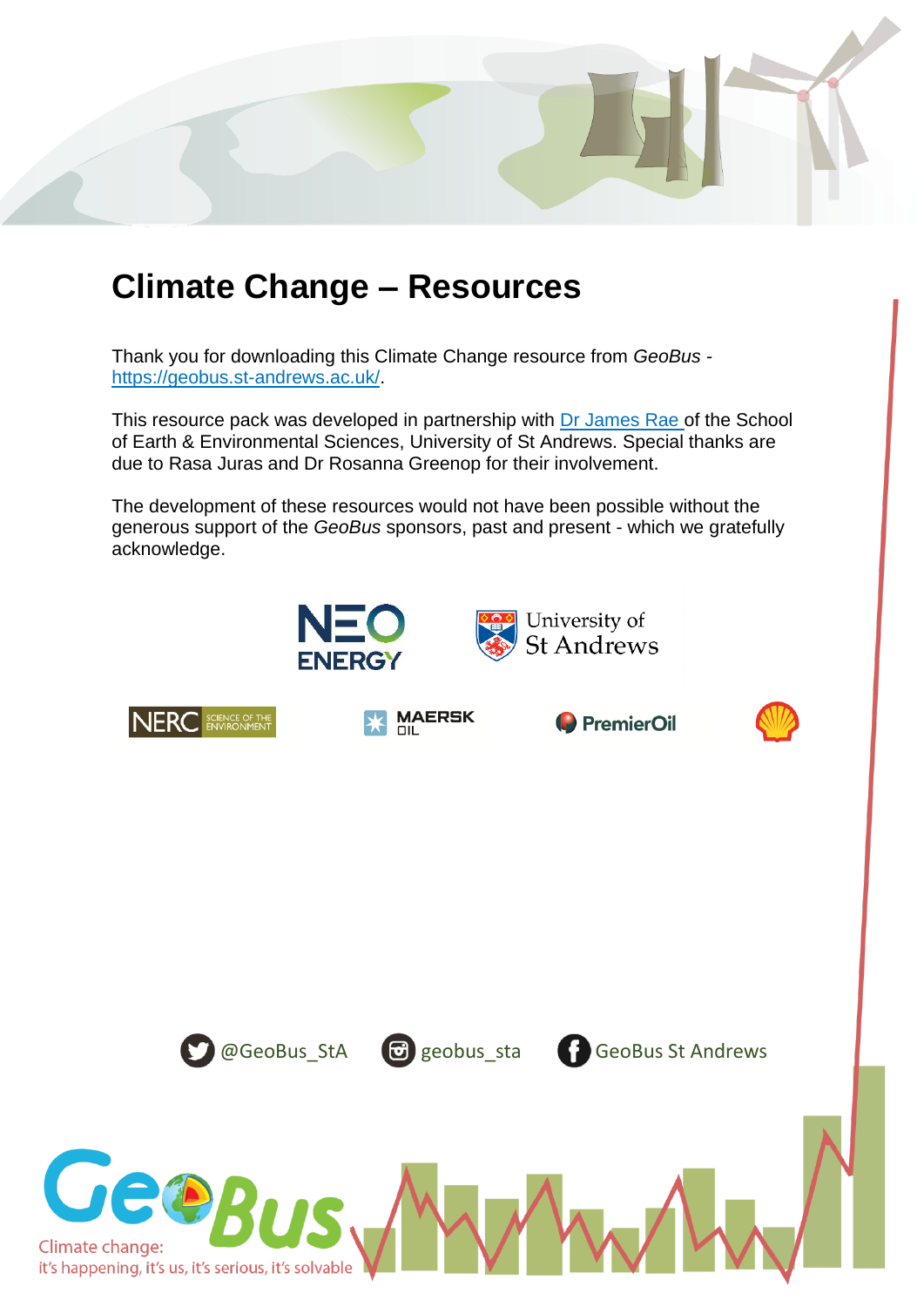Climate Change: it's solvable *Carbon Footprint* 



#### **Overview**

| <b>Activity Description</b> | Students learn about $CO2$ emissions and the concept of a carbon<br>footprint. They calculate their individual carbon footprint and consider<br>how behavioural changes could reduce it, contributing to a climate<br>change solution. |  |  |  |
|-----------------------------|----------------------------------------------------------------------------------------------------------------------------------------------------------------------------------------------------------------------------------------|--|--|--|
| Time                        | 20 minutes* (excluding extensions)                                                                                                                                                                                                     |  |  |  |
| Learning Outcomes           | Understand carbon emissions<br>Define the concept of a carbon footprint<br>Investigate the impact of lifestyle changes on carbon footprint<br>$\bullet$                                                                                |  |  |  |
| <b>Student Organisation</b> | Individual (calculation) & small groups (discussion)                                                                                                                                                                                   |  |  |  |
| <b>Materials Needed</b>     | Computers & internet access                                                                                                                                                                                                            |  |  |  |
|                             | Worksheets, Climate Change Snakes & Ladders board (available as<br>separate download), Game pieces & dice (provided as cut-outs on<br>game board sheet, or use monopoly/cludo/etc. pieces)                                             |  |  |  |
| Preparation                 | Pupils should fill in the Student Worksheet & Energy Diary at home in<br>preparation for the classroom activity                                                                                                                        |  |  |  |
|                             | *Alternatively, allow more time in class and ask them to estimate these<br>values - you could then encourage them to see how close they were<br>by keeping a note of values the following week                                         |  |  |  |

#### **Background Information**

Carbon Footprint is a measure of carbon dioxide  $(CO<sub>2</sub>)$  emissions attributed to an individual, family or business based on lifestyle and behavioural choices over a specified time period (usually a year).

Examples:

- 1. When you drive a car, the engine burns fuel which creates a certain amount of  $CO<sub>2</sub>$ , depending on its fuel consumption and the driving distance
- 2. When you heat your house with oil, gas or coal, then you also generate  $CO<sub>2</sub>$  even if you heat your house with electricity, the generation of power may have emitted CO<sub>2</sub>
- 3. Food and other goods also have an associated emission of  $CO<sub>2</sub>$  production, packaging, transport all contribute to this, so part of your carbon footprint comes from the products that you chose to buy

#### **Your carbon footprint is the total emission of CO<sup>2</sup> resulting from your activities in a given time frame**

### **Preparation task – Homework**

Ask the students to take home the Student Worksheet and My Energy Diary and fill them in over a period of a week.

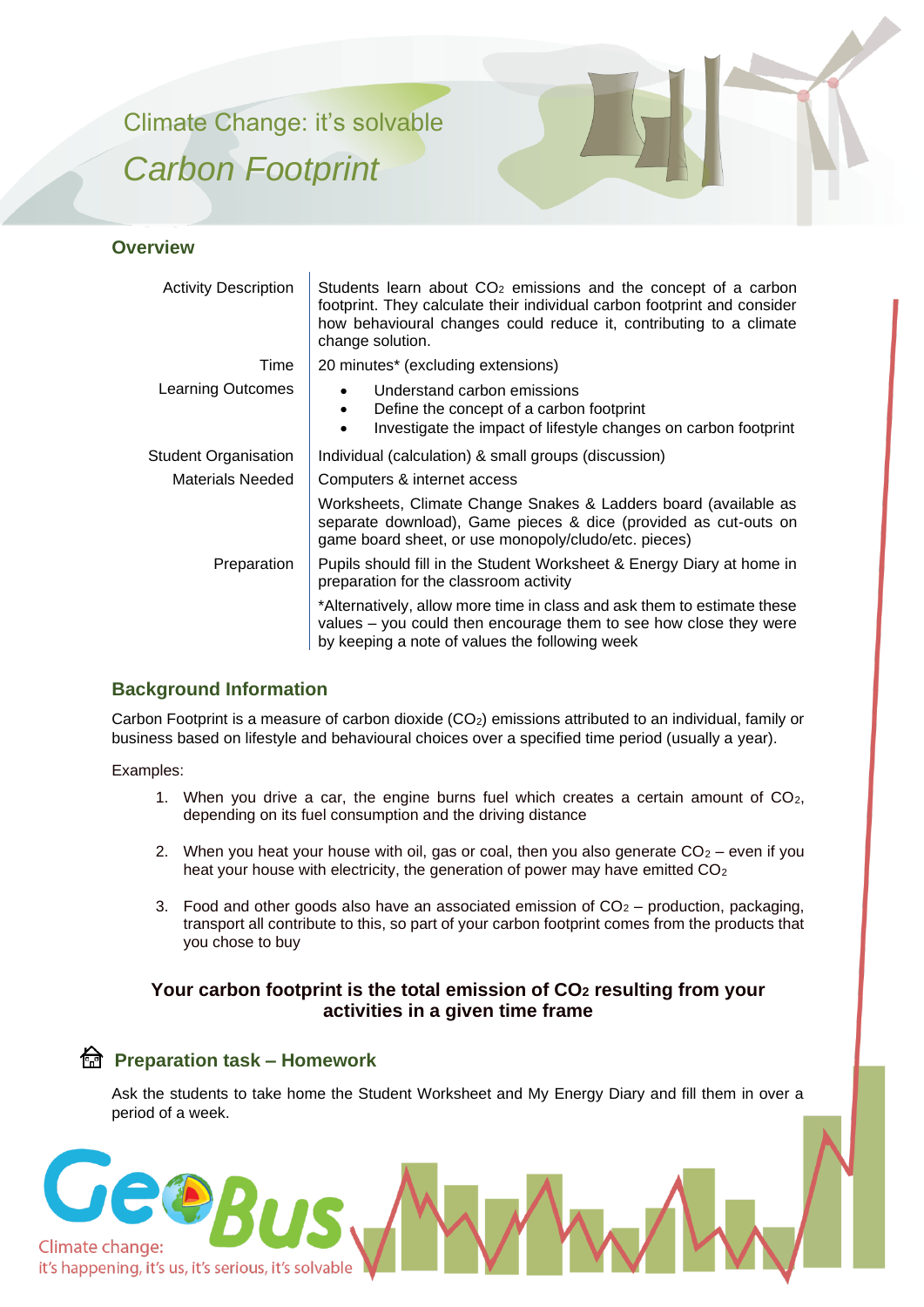#### **Classroom Activity**

Students should use the completed worksheet to calculate their carbon footprint online using:

#### $\mathbb{Q}$ <http://footprint.wwf.org.uk/>

If computer/internet access is not available, why not hold a class discussion about some of the talking points below, and encourage pupils to try out the carbon footprint calculator at home.

[Extension: ask pupils to share their results and create a scatter graph of the class values]

#### **Talking Points**

How much electricity do you think you use? How often do you travel by car? Do you travel by aeroplane? Do you eat lots of red meat or imported fruits?

What kind of behaviour most influences your carbon footprint? What could you be doing to reduce yours? What could the school be doing to reduce theirs?

Encourage pupils to consider what small changes could make the biggest potential differences to their carbon footprint – you could also get them to share ideas through posters or presentations.

#### **Tip!**

Ask the students to leave the first question on the worksheet blank. Give them maps of the local area (available from Google Maps or Digimaps - <https://digimapforschools.edina.ac.uk/>) and get them to estimate the distance from school to their house using the map scale (and a piece of string if necessary).

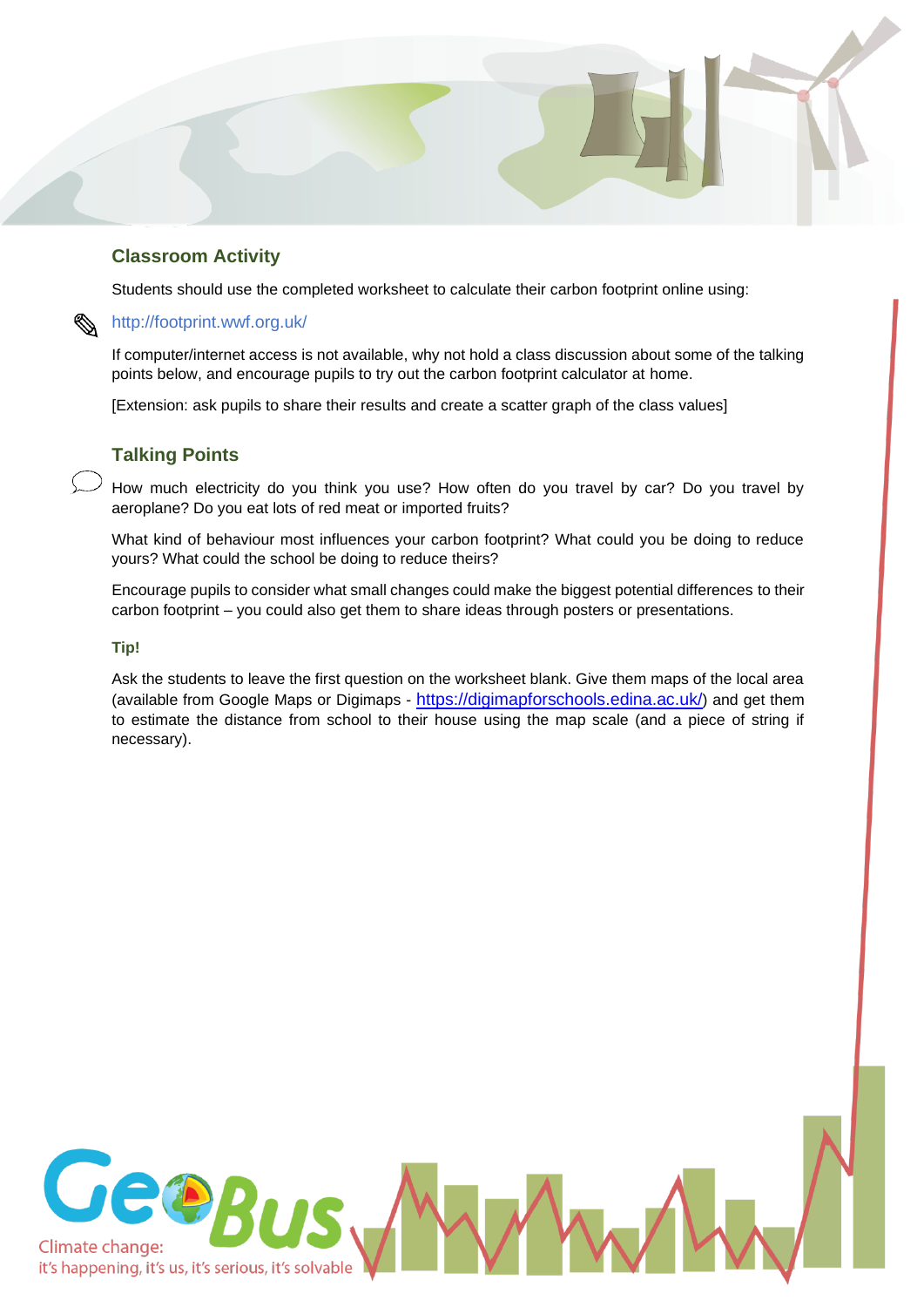

### **Classroom Activity Extension**

This extension activity encourages pupils to further consider negative and positive actions related to CO<sup>2</sup> emissions by designing a Climate Change Snakes & Ladders board.

| <b>Activity Description</b> | Students design their own snakes and ladders board with<br>positive and negative actions contributing to CO <sub>2</sub> emissions                                        |  |  |  |  |  |
|-----------------------------|---------------------------------------------------------------------------------------------------------------------------------------------------------------------------|--|--|--|--|--|
| Time                        | 40 – 50 minutes (including board design)                                                                                                                                  |  |  |  |  |  |
| <b>Learning Outcomes</b>    | To understand actions contributing to $CO2$ emissions, and<br>positive steps that can be taken                                                                            |  |  |  |  |  |
| <b>Student Organisation</b> | Groups of 2–6                                                                                                                                                             |  |  |  |  |  |
| Materials Needed            | Board printout*, dice, and a counter for each player                                                                                                                      |  |  |  |  |  |
|                             | *On the last page. Alternatively, other boards are available from<br>the website below or give pupils squared/blank paper and ask<br>them to design a board from scratch! |  |  |  |  |  |
|                             | This game board is taken from the CO2 degrees Challenge<br>website - http://co2degrees.com/learn-more/educators                                                           |  |  |  |  |  |

#### **Instructions**

- 1. Prepare the game board (on the last page) by choosing 3 positive actions (i.e. using energy saving bulbs, not letting food go to waste) to go in ladders squares, and 3 negative actions (using the car for short journeys, leaving electrical items switched on) to go in snakes squares – write these in (or label the squares and use a key to refer to a separate list if there isn't enough space)
- 2. All players start with their counters on square 1
- 3. Each player rolls the dice, and the player with the highest score goes first
- 4. The first player rolls the dice, and moves that number of spaces on the board
- 5. If a player lands on a positive action square (ladder), they move up the ladder to a higher square
- 6. If a player lands on a negative action square (snake), they slide down the snake's body to a lower square
- 7. The winner is the first player to the Finish!

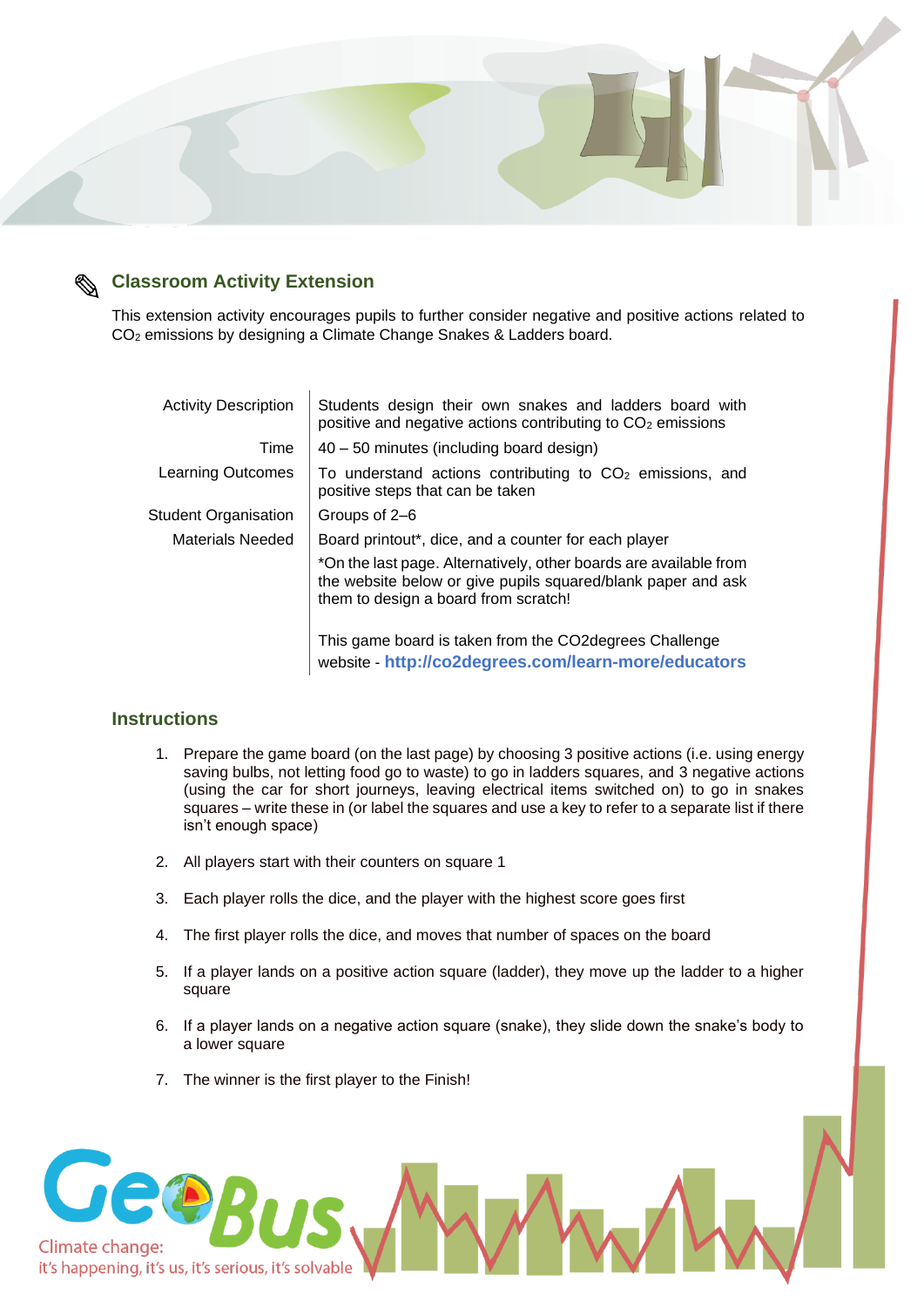

#### **Calculate your carbon footprint**

Answer the questions below as best you can to help you calculate your carbon footprint using the WWF Footprint calculator - <http://footprint.wwf.org.uk/>

| 1. | How far is your house from the school?            | km                               |  |  |  |  |  |  |
|----|---------------------------------------------------|----------------------------------|--|--|--|--|--|--|
| 2. | How many hours a week do you travel by car?       | hours                            |  |  |  |  |  |  |
| 3. | How many of your meals per week contain meat?     |                                  |  |  |  |  |  |  |
| 4. | How much locally sourced food do you eat?         | NONE / SOME / LOTS               |  |  |  |  |  |  |
| 5. | How many times a week do you eat take-away? *     | $0/1$ (~£10) / 2-3 (£10-50) / 4+ |  |  |  |  |  |  |
| 6. | What is the average temperature in your house?    | $^{\circ}C$                      |  |  |  |  |  |  |
| 7. | Is your house on any form of green-energy tariff? | YES / NO                         |  |  |  |  |  |  |
| 8. | Does your house have any of the following;        |                                  |  |  |  |  |  |  |
|    | Energy efficient bulbs                            | YES / NO                         |  |  |  |  |  |  |
|    | Cavity/wall insulations                           | YES / NO                         |  |  |  |  |  |  |
|    | Loft insulation                                   | YES / NO                         |  |  |  |  |  |  |
|    | Condensing boiler                                 | YES / NO                         |  |  |  |  |  |  |
|    | Double glazing                                    | YES / NO                         |  |  |  |  |  |  |
|    | Low-flow taps                                     | YES / NO                         |  |  |  |  |  |  |
|    | Solar panels                                      | YES / NO                         |  |  |  |  |  |  |

Solar water heater YES / NO

Geop Climate change: it's happening, it's us, it's serious, it's solvable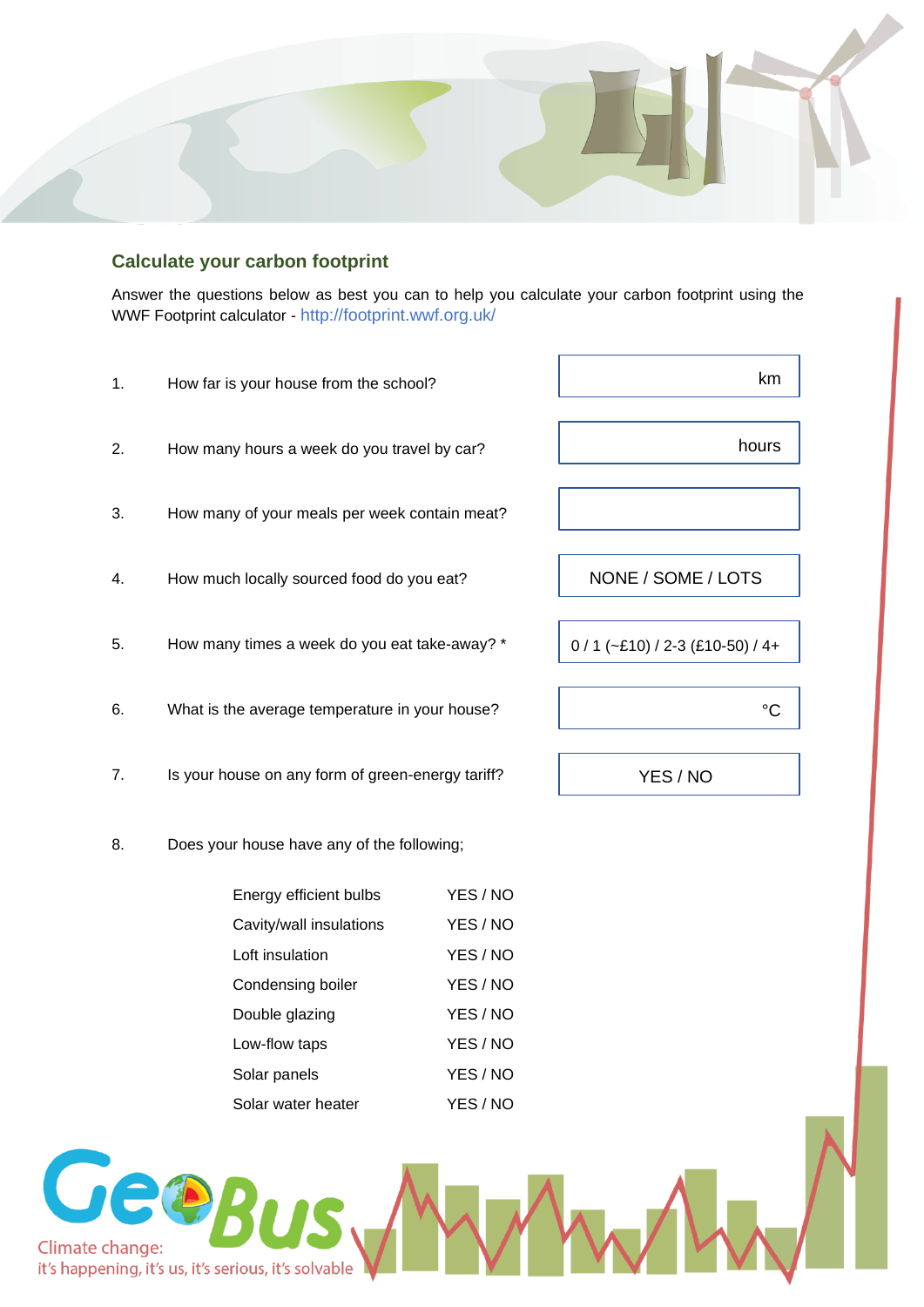

## **My Energy Diary**

Make a note of the following activities for a week to give you an idea of how much energy you – as an individual – are using. Think about how you might easily be able to reduce this amount.

|                                              | Mon | <b>Tues</b> | Wed | Thu | Fri | <b>Sat</b> | Sun |
|----------------------------------------------|-----|-------------|-----|-----|-----|------------|-----|
| <b>TV</b><br>(hours)                         |     |             |     |     |     |            |     |
| Computer<br>(hours)                          |     |             |     |     |     |            |     |
| Mobile Phone<br>(hours charging)             |     |             |     |     |     |            |     |
| Microwave<br>(minutes of use)                |     |             |     |     |     |            |     |
| Lights (hours)                               |     |             |     |     |     |            |     |
| Car Journeys<br>(hours / minutes)            |     |             |     |     |     |            |     |
| Showers<br>(minutes)                         |     |             |     |     |     |            |     |
| Hairdryer /<br>Straighteners<br>(minutes)    |     |             |     |     |     |            |     |
| <b>Games Console</b><br>e.g. Xbox<br>(hours) |     |             |     |     |     |            |     |
| Other<br>(hours)                             |     |             |     |     |     |            |     |

Geog Climate change: it's happening, it's us, it's serious, it's solvable